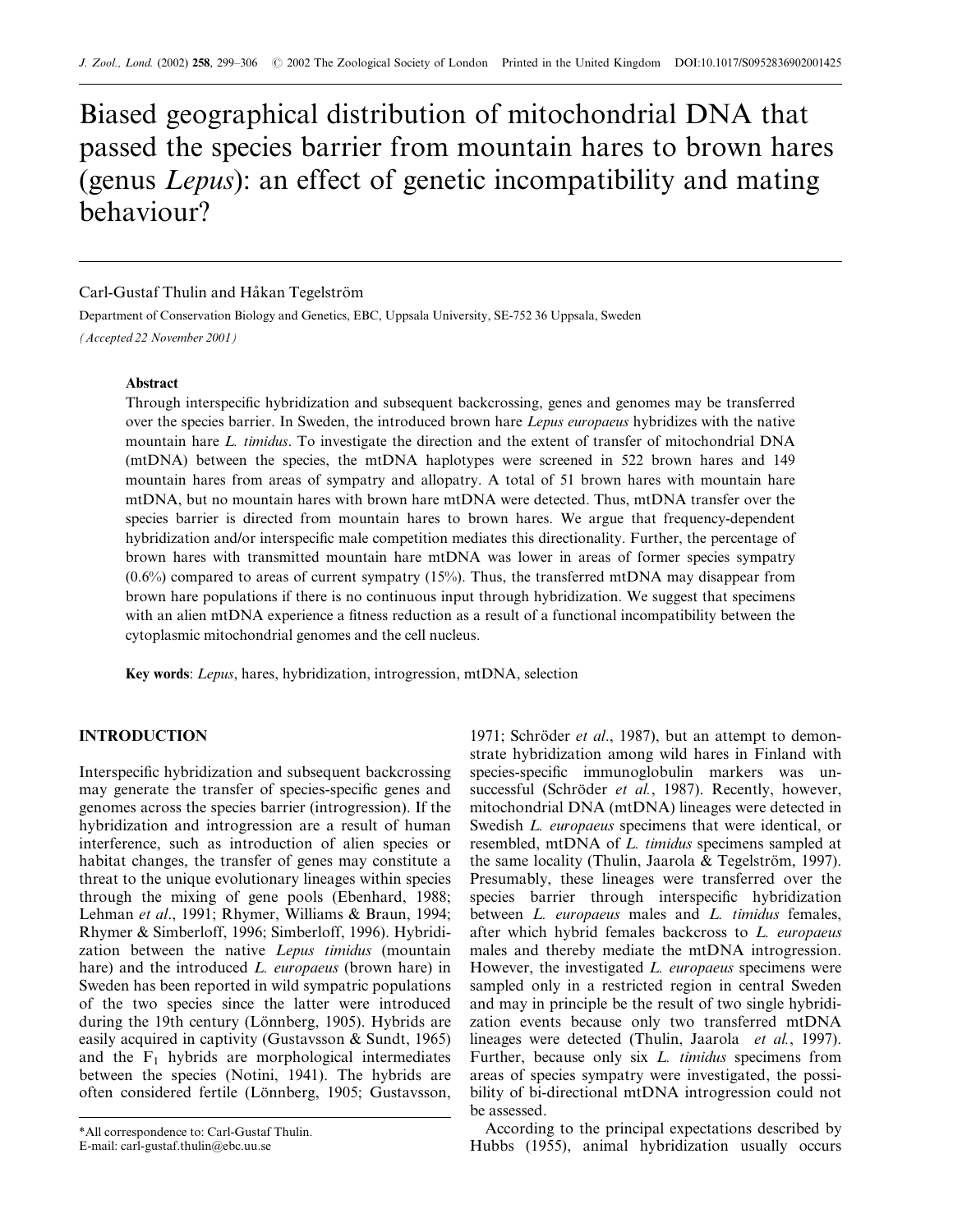when one species is rare and the other is common. This phenomenon, referred to as `Hubbs principle', has recently been extended by Wirtz (1999) to form a 'sexual selection hypothesis' of hybridization, where females of the rare species hybridize with males of the common species. After the introduction of L. europaeus to southern Sweden, the native *L. timidus* in this area started to disappear and is today absent (Thulin, 2000). Thus, in areas in Sweden where L. europaeus occurs, L. timidus is either absent, declining and/or rare. Therefore, hybridization and introgression between these species may follow the principles of Hubbs (1955) and Wirtz (1999). Further, hybridization between these species could be in accordance with the suggestions of Grant & Grant (1997), stating that unidirectional hybridization between females of the smaller species  $(L.$  timidus) and males of the larger species  $(L.$  europaeus) is the expected direction of mating when two species with different body sizes hybridize. Interestingly, in captivity, the L. timidus female spontaneously mate with the *L. europaeus* males while the reciprocal crossing has to be performed with artificial insemination (Gustavsson & Sundt, 1965). The latter incompatibility indicates that there is a unidirectional, behavioural barrier to reproduction, perhaps related to the reproductive behaviour of hares.

The transfer of genes over a species barrier provides novel genetic material for natural selection to work upon and, thus, may actually increase the evolutionary potential of a species (Anderson & Stebbins, 1954; Arnold, 1997). Assuming an evolutionary potential for transferred genes, they should be conserved within the new species, and ultimately become fixed. If the novel genes are evolutionary neutral, they should instead be affected by random processes, and therefore most probably disappear if the introgression is stochastic and restricted (cf. Avise, Neigel & Arnold, 1984). Finally, if there is a functional mismatch between the transferred and the species-specific genes, individuals with this genotype should be selected against and, thus, the transferred genes and genomes would rapidly disappear. As L. timidus in southern Sweden started to vanish a few decades after L. europaeus was established, the transfer of genes between the two species through hybridization was interrupted. If this newly allopatric L. europaeus population in southern Sweden was not exposed to a severe bottle-neck, which could randomly eliminate transferred genes, or if the transferred genes were selectively neutral or favoured, any genes transferred in previous sympatry with L. timidus would still be present.

To test if transfer of mtDNA is unidirectional from L. timidus females to L. europaeus, mtDNA origin was examined in hares of both species with sufficient geographic representation of their respective distribution in Sweden. The results are evaluated in relation to general principles of courting behaviour and the reproductive biology of hares. The persistence of transferred mtDNA in areas of former sympatry between the species was also investigated. The evolutionary importance of the



Fig. 1. The distribution of L. europaeus and L. timidus in Scandinavia. The circles with numbers indicate samples from this specific region, with the exact number of individuals given in Table 1.

mtDNA introgression observed among these hare species is discussed, along with possible implications of hybridization for their coexistence.

## MATERIALS AND METHODS

Samples from hares were collected with the help of hunters from 15 regions at a total of 160 localities across Scandinavia (Fig. 1). In total, 671 samples were included in this study, 522 from typical L. europaeus specimens and 149 from typical L. timidus specimens (Table 1). The external morphological differences between the two species are well defined (Hewson, 1993), especially during the hunting season, when L. timidus in Sweden has a white or light grey winter pelage, while L. europaeus remains brown throughout the year. External characters, that differ between the species throughout the year, include the iris colour (brown in L. timidus; light yellow in L. europaeus), ear length (shorter than the nose when bent forward in  $L$ . timidus; longer in L. europaeus), tail colour (white in L. timidus; white with black triangle in *L. europaeus*) and appearance (tight and 'rabbit-like' in  $L$ . timidus; lanky in  $L$ . euro-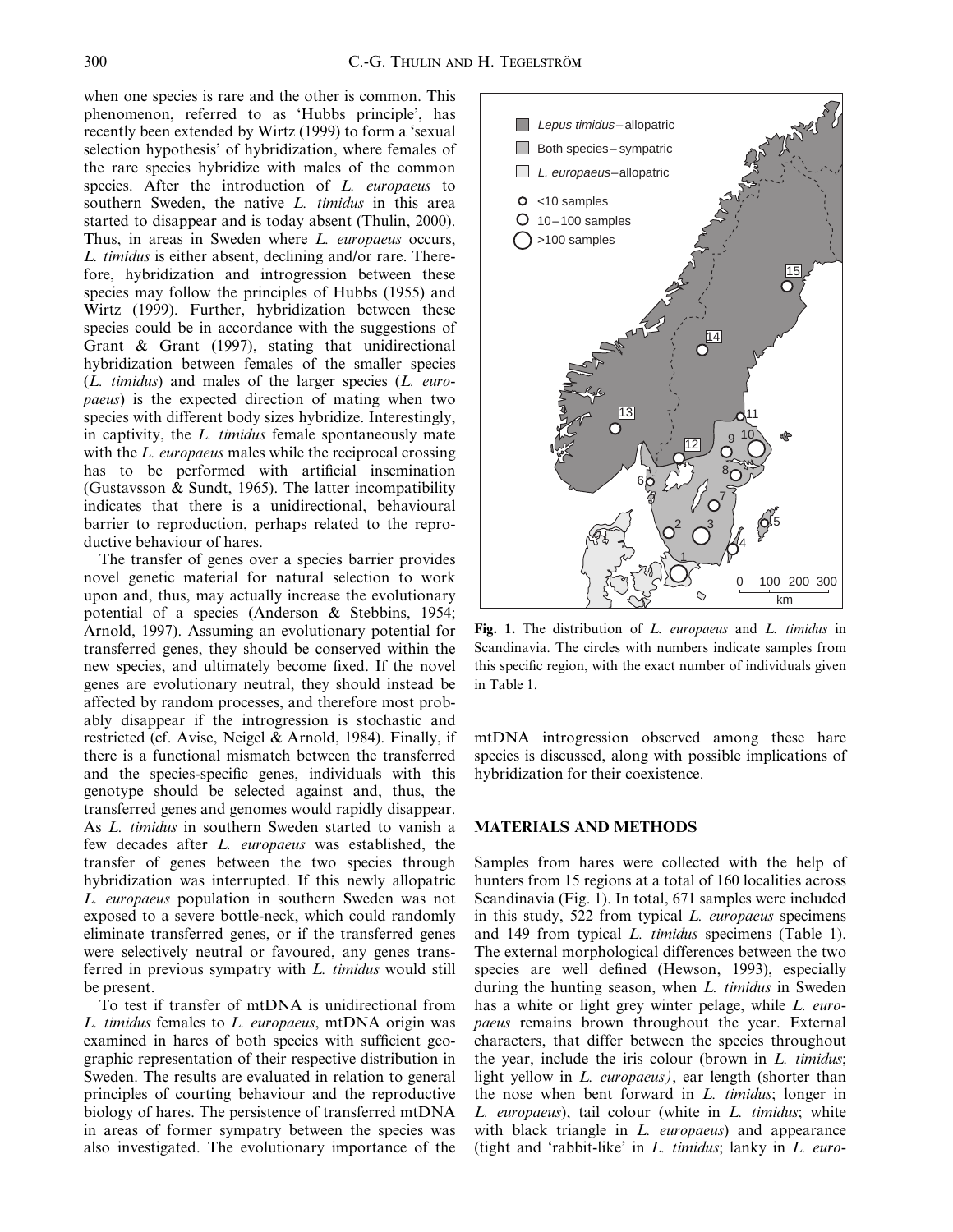Table 1. The numbers of investigated L. europaeus  $(N_{\text{Le}})$ , L. timidus ( $N_{\text{Lt}}$ ) and total number of hares ( $N_{\text{Total}}$ ) from each region. The number of detected L. europaeus with L. timidus mtDNA are given for each region  $(N_{\text{Le}})$ . The geographic location of regions is shown in Fig. 1.

| Region (number) $N_{\text{Le}}$ |     | $N_{Lt}$       | $N_{\text{Total}}$ | $N_{\rm Le^*}$ | $\%$ Le* |
|---------------------------------|-----|----------------|--------------------|----------------|----------|
| 1. Skåne                        | 180 |                | 180                |                | 0.6      |
| 2. Halland                      | 29  |                | 29                 | 3              | 10       |
| 3. Småland                      | 93  | 20             | 113                | 23             | 25       |
| 4. Öland                        | 21  |                | 21                 | 3              | 14       |
| 5. Gotland                      | 5   | 3              | 8                  |                | 20       |
| 6. Bohuslän                     |     | $\overline{c}$ | $\overline{c}$     |                |          |
| 7. Östergötland                 | 18  |                | 19                 |                | 0        |
| 8. Södermanland                 | 29  | 4              | 33                 | $\overline{c}$ |          |
| 9. Västmanland                  | 26  |                | 27                 |                |          |
| 10. Uppland                     | 120 | 16             | 136                | 17             | 14       |
| 11. Gästrikland                 |     |                |                    |                |          |
| 12. Värmland                    |     | 18             | 19                 |                |          |
| 13. Norway                      |     | 28             | 28                 |                |          |
| 14. Jämtland                    |     | 25             | 25                 |                |          |
| 15. Norrbotten                  |     | 30             | 30                 |                |          |
| Total                           | 522 | 149            | 671                | 51             | 10       |

paeus). Nine L. europaeus with short ears and/or white spots in the pelage and 19 L. *timidus* with long brown ears and brown patches in the white (or light grey) winter pelage were excluded from the present study because of suspected hybrid ancestry. Tissue from various sources and of different quality was used (skin, bowel, muscle, etc.).

#### Sequencing

A 307 base pair stretch of the mtDNA cytochrome  $b$ gene was amplified, using the polymerase chain reaction (PCR) technique (Saiki et al., 1985), from speciesspecific mtDNA from  $1$  L. europaeus and  $1$  L. timidus using the universal primers (target sequences) L14181 and H15149 (Kocher *et al.*, 1989). Purified mtDNA was used as the template for the PCR to certify amplification of the correct region and minimize the possibility of amplification of any homologous DNA sequence in the cell nucleus (cf. Zhang & Hewitt, 1996). Approximately 80 ng of the purified PCR product was ligated into the  $pCR^{TM}$  2.1 vector (Invitrogen) following the manufacturers instructions. INVaF competent bacteria were transformed with the ligated  $pCR^{TM}$  2.1 vector using the Original TA Cloning Kit (Invitrogen). DNA was extracted from positive transformants (bacteria that successfully incorporated the ligated vector) and then used as template for DNA sequencing with the dideoxy chain termination method (Sanger, Nicklen & Coulson, 1977), using the  $^{T7}$ Sequencing  $^{TM}$ Kit (Pharmacia Biotech). The standard M13 reversed and the M13 (-20) forward primers were used in the sequencing reaction. Radioactive labelling of DNA sequences was performed by incorporation of  $\alpha$ -<sup>33</sup>P labelled dATP in the sequencing reaction. The sequencing reaction products were separated electrophoretically on 6% polyacrylamide gels

that were subsequently dried and then exposed to autoradiographic film, from which the DNA sequence was interpreted. The obtained 307 base pair sequences are accessible through the EMBL Nucleotide Sequence Database under the accession numbers AJ250143 (L. europaeus) and AJ250144 (L. timidus).

### MtDNA screening

To find species-diagnostic restriction endonuclease cutting sites (DNA sections recognized by a specific DNA cutting enzyme) in our obtained DNA sequences, the search function in Word 6.0 (Microsoft) was used. The 2 endonucleases *DdeI* (recognition sequence CTNAG) and HinfI (recognition sequence GANTC) were chosen for the analysis. For HinfI, 2 recognition sites were detected in the *L. europaeus* sequence (resulting fragments are 72, 100 and 135 base pairs long) and 1 in the *L. timidus* sequence (resulting fragments are 100 and 207 base pairs long). DdeI cut the L. europaeus sequence in to 2 fragments (97 and 210 base pairs long, respectively) while no recognition site was present in the *L. timidus* sequence.

Screening of mtDNA haplotypes was performed with PCR, using total DNA isolated with Chelex-100 (Walsh, Metzger & Higuchi, 1991) as a template. Proteinase treatment was performed overnight to get a satisfactory disruption of cellular membranes. The composition of the PCR was: 1  $\mu$ l template (5–150 ng total DNA), 1X buffer  $(Mg^{2+}$  free, distributed with the polymerase), 1.2 mm  $MgCl<sub>2</sub>$ , 60 µm /nucleotide dNTP,  $400 \text{ nm}$  of each primer and 0.5 units Taq polymerase (Promega). The PCR reactions were carried out in a PTM-100 cycler (MJ Research) with cycles as follows: 94 $\degree$ /30 min, 92 $\degree$ /30 min, 53 $\degree$ /30 min, 72 $\degree$ /45 min, the last 3 steps repeated 35 times, with a final elongation at  $72^{\circ}$ for 2 min. The obtained PCR product was digested with the restriction endonucleases HinfI and DdeI, the obtained fragments were separated in 2% agarose gels and visualized by ethidiumbromide staining. The visualized fragments were interpreted as being of L. europaeus or L. timidus mtDNA type depending on their length.

#### Sequence analysis

Kimura 2-parameter genetic distance (Kimura, 1980) was calculated in the computer package Phylip (Felsenstein, 1993), with the ratio transition/transversion weighted 2 : 1 (standard settings). Standard deviations of percentage sequence divergence were calculated as described by Upholt (1977). Genetic distances for synonymous and non-synonymous DNA nucleotide substitutions respectively (e.g. a `synonymous substitution' will not alter the amino-acid coded for) were calculated in the computer package Synonym, constructed and kindly provided by Dr Pekka Pamilo (University of Oulo). Fishers' exact test of differentiation of mtDNA haplotype distribution between and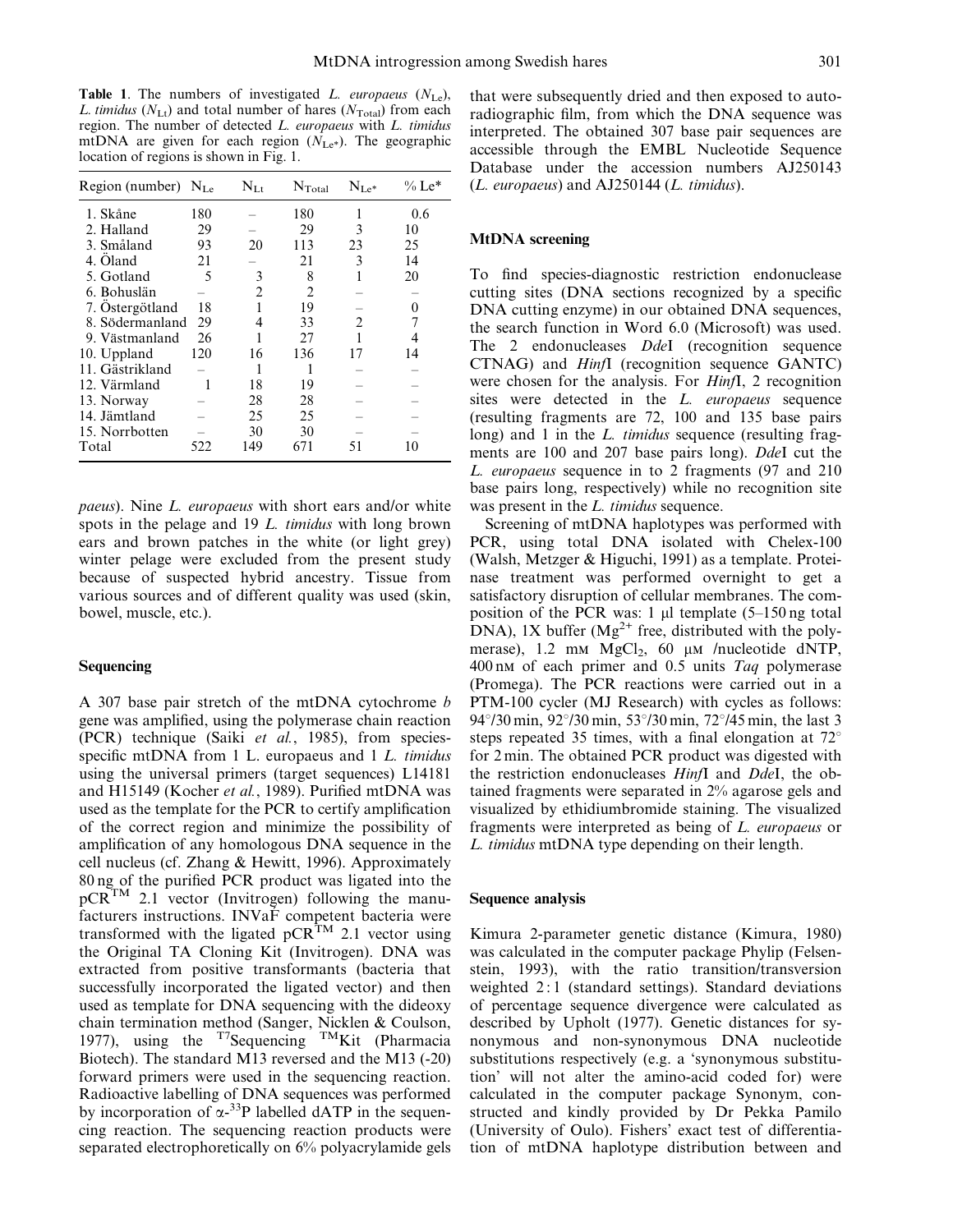within the species were calculated in the computer package Genepop 3.1 (Raymond & Rousset, 1995). Corrections for multiple comparisons were performed as described by Rice (1989).

To identify non-synonymous nucleotide substitutions in the mtDNA, the amino acid sequence coded for by a 702 base pair cytochrome b motif from 1 L. europaeus and 1 L. timidus were obtained from the NCBI GenBank (AF010162 and AF010155; Halanych et al., 1999). The L. europaeus specimen is the same individual that was sequenced in the present study for 307 base pairs of the cytochrome b gene. The L. timidus specimen was from the Chukotka Peninsula, far east Russia (Siberia).

### RESULTS

The 307 base pair stretch of the mitochondrial DNA cytochrome b gene showed 29 synonymous substitutions that differed between the species: 28 transitions and one transversion.Twenty-five transitions were at twofold degenerate sites and the remaining three at fourfold degenerate sites. The Kimura 2-parameter genetic distance between the two sequences was estimated at 0.10 and the percentage sequence divergence at 9.4%  $(\pm 1.7\%)$ . Similarly, mtDNA from the two species show a  $8\%$  ( $\pm 1\%$ ) sequence divergence using the RFLP technique (Thulin, Jaarola et al., 1997) and direct sequencing of a 410 base pair long fragment of the control region shows a  $12-14%$  sequence divergence (Thulin, Isaksson & Tegelström, 1997). The genetic distance at synonymous sites was estimated at 0.36  $(\pm 0.06)$ , i.e. more than one-third of the synonymous sites have been altered. This observation is in agreement with the previously described saturation of synonymous DNA sequence substitutions between mtDNA from different Lepus taxa (Halanych et al., 1999).

Among the 522 L. europaeus specimens included in the study, 471 carried species-specific mtDNA and 51  $(10\%)$  carried transmitted *L. timidus* mtDNA (Table 1). All 149 L. timidus had species-specific mtDNA and, thus, introgression of mtDNA is directed from L. timidus to L. europaeus  $(P > 0.001$ , Fishers' exact test). In the only area where L. europaeus currently is allopatric (see Fig. 1), only one out of 180 investigated individuals had transmitted mtDNA. The additional 50 individuals were detected in areas where the two species are sympatric (Fig. 1, Table 1). Thus, the frequencies of transmitted mtDNA differed between L. europaeus from areas of current and former sympatry with L. timidus  $(P > 0.001$ , Fishers' exact test). MtDNA transferred from L. timidus to L. europaeus was detected in all regions except for one (No. 7, Östergötland) (Table 1). When the frequency of transmitted mtDNA among L. europaeus was tested for differentiation between specimens from the different regions, the allopatric L. europaeus from the region Skåne (No. 1) remain significantly different from the L. europaeus in Småland (No. 3) and Uppland (No. 10),  $(P > 0.001$ , Fishers' exact test). The regional samples of L. europaeus in sympatry with  $L$ , *timidus* did not show any significant differences in the frequency of transmitted mtDNA.

Two non-synonymous substitutions were located in the 234 amino acids coded for by the 702 base pair cytochrome b sequence of the respective species (Halanych et al., 1999). An alanine in the L. europaeus mtDNA has been replaced with a leucine in the L. timidus sequence, and a methionine has been replaced with valine (amino acid nomenclature following Stryer, 1988). Under the assumption that the changes in cytochrome b are representative for all coding parts of the whole mtDNA genome  $(c. 11000$  base pairs) and extrapolating this frequency of amino acid substitutions  $(2/234 \approx 0.00855)$ , there would be c. 31  $(0.00855 \times 11)$  $000/3 \approx 31$ ) amino acid substitutions that differ between the species' respective mitochondrial genomes.

### DISCUSSION

#### Unidirectional introgression

There is a significant bias in the direction of mtDNA transmission over the reproductive barrier from the native to the introduced species. Approximately 10% of the Swedish L. europaeus examined have L. timidus mtDNA but, conversely, we did not detect any L. timidus with L. europaeus mtDNA. Our results suggest that the L. timidus females mate with L. europaeus males, and at least some of their female offspring back-cross to L. europaeus males, thereby generating the observed transmission (see also Thulin, Jaarola et al., 1997). However, wild L. europaeus females rarely, or never, mate with *L. timidus* males and, thus, their mtDNA is not transferred over the species barrier. This theory of unidirectional introgression is supported by the results from captive breeding, where L. timidus females spontaneously mate with L. europaeus males, while L. europaeus females do not mate with L. timidus males (Gustavsson & Sundt, 1965) and, likewise, verify the expectations from Hubbs (1955) and Wirtz (1999), that females of the rare species  $(L. \t{timidus})$  hybridize with males of the common species (L. europaeus). In addition, the suggestion of Grant & Grant (1997) that unidirectional hybridization usually occurs between females of the smaller species  $(L. \t{timidus})$  and males of the larger species  $(L.$  *europaeus*) is also in accordance with our observations.

The failure of *L. timidus* females to discriminate against L. europaeus males may be related to the courtship behaviour of the species. During courtship, several males usually follow the females before, and up to, oestrus (Flux, 1970; Holley & Greenwood, 1984). Among *L. europaeus*, dominant males commonly mateguard a female that is close to oestrus, and as a consequence they gain more matings than their subordinates (Holley, 1986). Such mate-guarding also occurs among L. timidus males, but seems rare: Flux (1970) recorded one male driving off four competitors,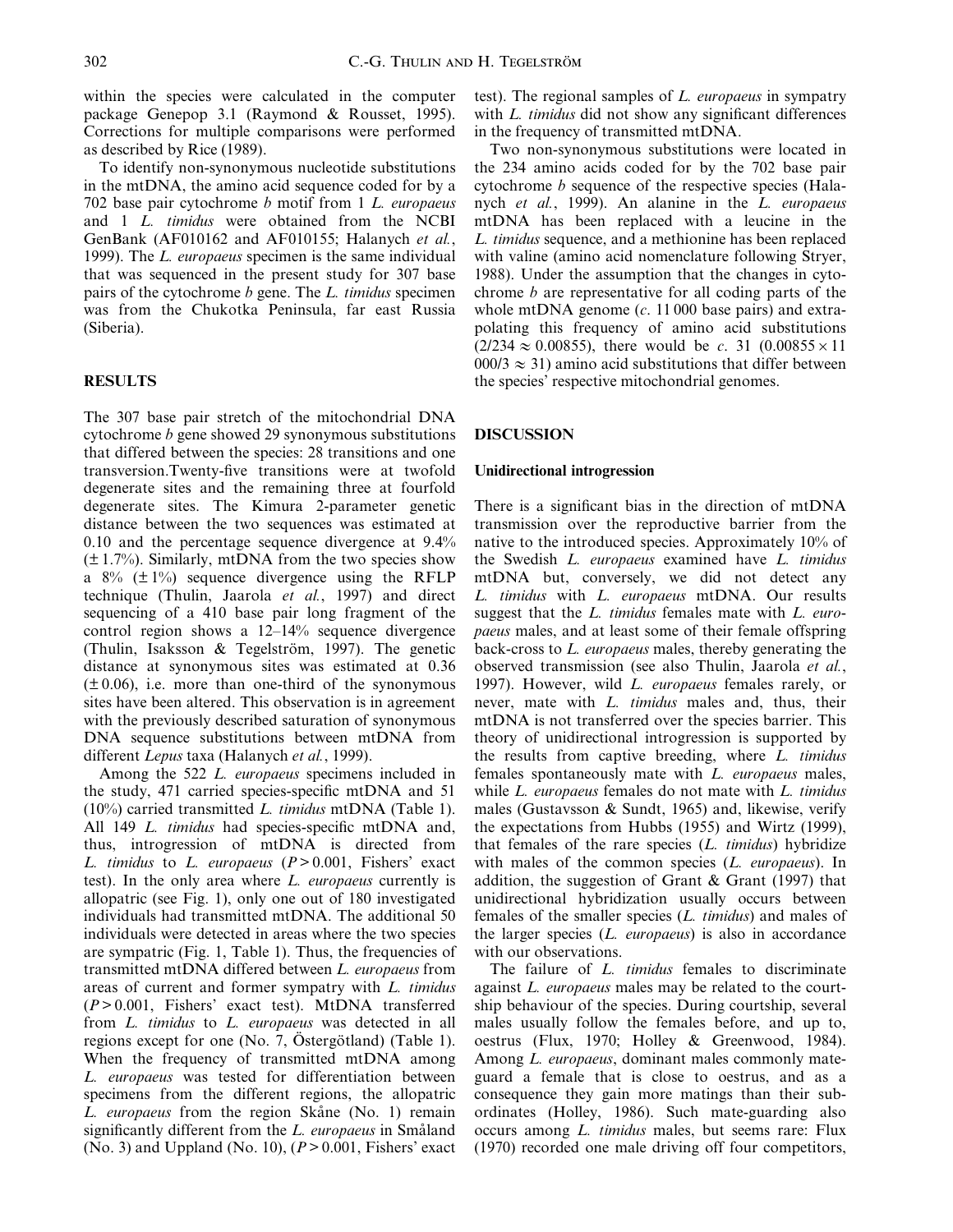

Fig. 2. Distribution of L. europaeus and L. timidus in south Sweden (Skåne), before and after the first introductions of L. europaeus, as depicted from Nilsson (1820), Lönnberg (1908) and Gerell (1977). The 1999 distribution is based on a telephone survey with local hunters (Thulin, 2000).

but stated 'Males do not normally fight one another, even when chasing the same female'; and Wolfe (1995) saw only two male-male fights on 32 occasions when females were approached by several males. When males of both species court a L. timidus female, the L. europaeus males may have a size advantage and chase away the L. timidus males simply because they are smaller and weigh less (c. 0.5 kg less; after Hewson, 1993). Thus, the L. timidus female will be constrained in her mate-choice to a *L. europaeus* male as she approaches oestrus. Even if she has an opportunity to reject him and search for a conspecific male, it may be more costly to do so, and risk the reproduction, than to accept him as a mate. The importance of these priorities, which depend on time of oestrus and male availability, has been shown to affect choice among species with single-sex discrimination (Real, 1990); and among hybridizing flycatcher species Ficedula hypoleuca and F. albicollis, females tend to hybridize more frequently at the end of the mating season (Veen *et al.*, 2001).

Further, it seems plausible that hare females choose males indirectly (after Wiley & Poston, 1996) and, thus, the female will automatically choose the dominant mate-guarding male when she reaches oestrus. Conversely, following this line of reasoning, the L. europaeus females that live in sympatry with L. *timidus* males will rarely, or never, have the opportunity to mate with L. timidus males, as they are outcompeted by L. europaeus males. In the fragmented landscape in south- and central Sweden where the two species are sympatric (Fig. 1), L. europaeus is common while L. timidus is relatively rare and restricted to particular habitats, such as deep forests and isolated islands, and only one out of four hares killed by hunters is a L. timidus (Swedish Association for Hunting and Wildlife Management, Wildlife Monitoring). Thus, by chance alone, a L. timidus female will more likely encounter a L. europaeus male than a conspecific, and may occasionally accept hybridization as the only option for reproduction. Among other species, it has been shown that female choice varies with age and timing of oestrus (Johnstone, Reynolds & Deutsch, 1996; Veen et al., 2001).

Interspecific competition between L. europaeus and L. timidus is believed to restrict the geographic range of L. timidus (Lönnberg, 1905; Sjögren, 1971; Thulin, in press). The species shows tendencies of spatial competitive exclusion in favour of L. europaeus where sympatric (Lind, 1963; Hewson, 1976), but the characteristics of the interactions between the species is unknown. The two species are sympatric in parts of their natural range, but in general there is a subdivision of habitat choice where they occur in sympatry: *L. europaeus* occupies open agricultural areas and L. timidus is restricted to deep forests, high mountains or other barren biotopes. The unidirectional hybridization and introgression observed in the present study may be of importance for the possible coexistence of these species. For every interspecific mating, the local  $L$ . *timidus* population will also lose a species-specific litter, so the observed loss of habitat and the resulting decrease in population density of L. timidus may be further extended as a direct consequence of unidirectional hybridization (see also Thulin, in press). This phenomenon, `extinction by hybridization', was previously described by Rhymer & Simberloff (1996) and is a possible effect of hybridization between native and introduced species (Ebenhard, 1988; Simberloff, 1996).

#### Geographic distribution of transmitted mtDNA

There is no significant difference between the frequency of transmitted L. timidus mtDNA among L. europaeus from regions where the two species are sympatric (Table 1), implying a geographic homogeneity in the degree of hybridization and introgression in areas of sympatry. Interestingly, however, the frequency is much lower among  $L$ , europaeus from Skåne (region No. 1, in southernmost Sweden), where  $L$ . timidus occurred  $\leq 100$ years ago (Fig. 2), compared to the regions of current sympatry  $(P > 0.001)$ .

During the late 19th century, the larger estates in Skåne imported *L. europaeus* from the European continent, as the native L. timidus gave few satisfactory hunting opportunities in the open agricultural landscape. The first introductions were made on the island of Ven in the middle of Oresund, during the 1858–59 hunting season. On the mainland, L. europaeus was first established in the south-west during the  $1886-87$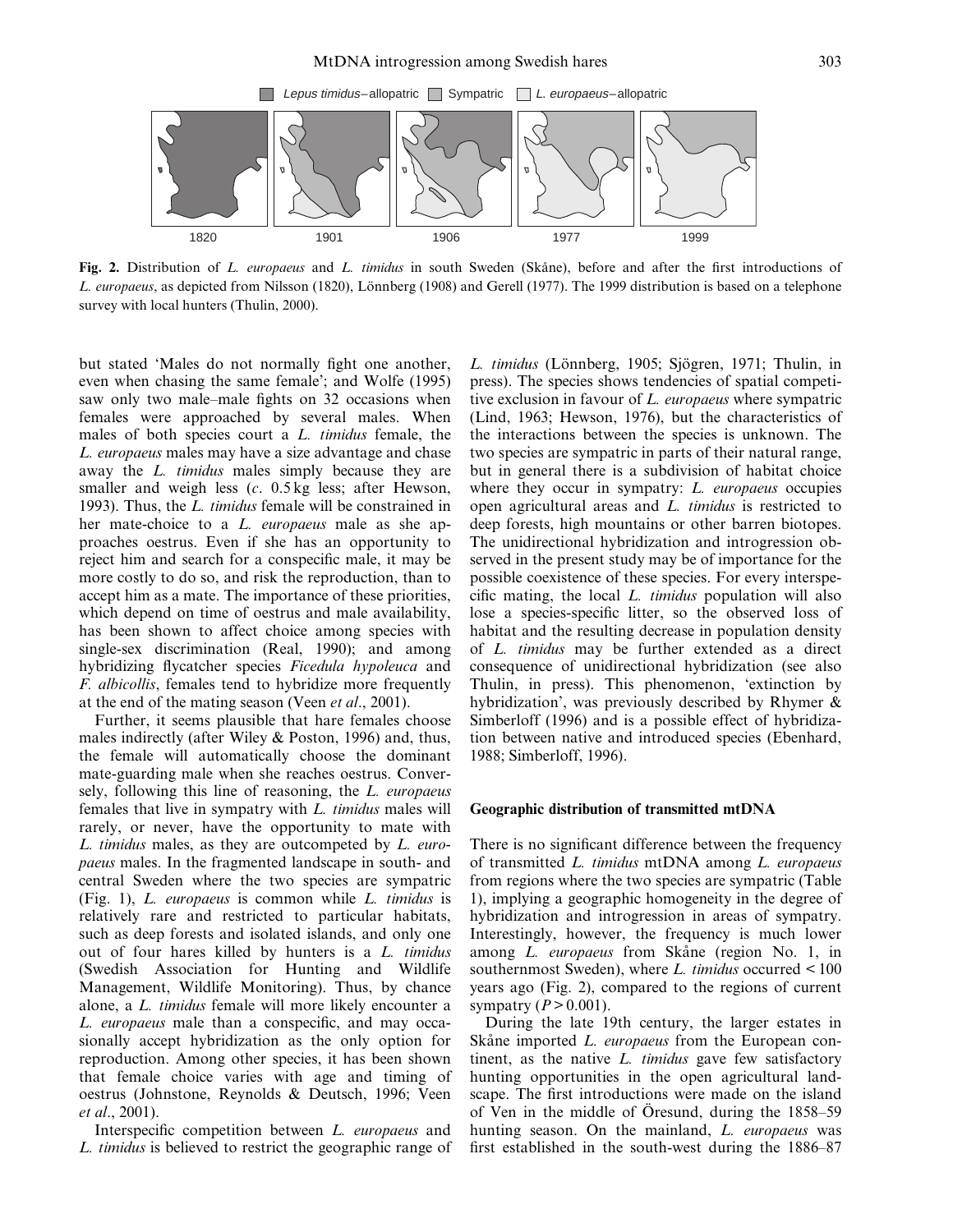season and inhabited most of Skåne in the early 20th century (Fig. 2). Generally, after the introductions, the L. europaeus population densities increased rapidly for the first  $10-30$  years and then declined. The hunting bags across Sweden peaked in  $1950-51$  with  $124\,000$ individuals reported (Swedish Association for Hunting and Wildlife Management, Wildlife Monitoring). It is conceivable that it was during this initial phase of population increase that most of the hybridization events took place, when the L. timidus females were encountered by the expanding L. europaeus males for the first time. The transmitted mtDNA lineages may have been incorporated into the L. europaeus populations partly because of the reduced rate of lineage extinction observed in expanding populations (Avise et al., 1984). Such a reduction in lineage extinction, along with admixture of introduced specimens with different geographic origin, presumably accounts for the high overall mtDNA haplotype diversity  $(h = 0.893 \pm 0.002)$ observed among the Swedish L. europaeus (Thulin & Tegelström, 2001). Thus, the high variability in speciesspecific mtDNA has been retained, while there seems to be a loss of *L. timidus* mtDNA that has been transmitted to L. europaeus. Possible explanations for the significantly lower frequency of  $L$ . timidus mtDNA among L. europaeus in this area include: (1) that hybridization and introgression was less common in the region of Skåne when  $L$ . *europaeus* was introduced compared to the regions where the species presently occur in sympatry; (2) random genetic drift; (3) that released captive reared L. timidus are the cause for the high frequency of transmitted mtDNA among L. europaeus in areas of sympatry; (4) natural selection acting against L. europaeus specimens with L. timidus mtDNA.

# Historical hybridization

Maybe hybridization and subsequent introgression was less common in areas of previous sympatry (Skåne) than it is today, i.e. the frequency of introgressed mtDNA was initially much lower. The only available documentation from the initial period when L. europaeus was introduced does, however, indicate that hybridization also occurred then (Lönnberg, 1905). Lönnberg describes a transition period, during which the species hybridized frequently on the larger estates, which had introduced *L. europaeus*. At first, the hunting bags included both the separate species and hybrids, but after some time the L. *timidus* fraction of the hunting bags declined. Soon thereafter, only a few hybrids were shot, until  $L$ . timidus disappeared completely  $(cf.$  Lönnberg, 1905). This pattern is very similar to that described by hunters today for areas where the species occur in sympatry. Thus, although circumstantial, we assume that hybridization and introgression was as frequent in Skåne as it is today where both species occur, and that the initial frequency of transmitted mtDNA was the same, i.e. c. 15%.

#### Random genetic drift

A possible explanation for the low frequency of transmitted mtDNA is that random genetic drift reduced the frequency after the mtDNA transfer over the species barrier. This is, however, improbable under the assumption that the initial frequency of transmitted mtDNA was  $c$ . 15%. Suppose that hybridization in Skåne gave rise to 250 females with introgressed mtDNA. There was a total of 1667 (250/0.15) females present, which equals the minimum number of females in the yearly hunting bags in Skåne from 1960 to 1999 (Swedish Association for Hunting and Wildlife Management, Wildlife Monitoring). Following the simulations of mtDNA lineage extinctions performed by Avise et al. (1984), the probability that all these 250 female lineages will be lost by random drift within 100 generations is 0.01. Further, in a population of stable size, initiated by 250 females, producing daughters according to a Poisson distribution, the probability that two or more of these founding mtDNA lineages will remain in the population after 100 generations is 0.95. In an expanding population, such as the L. europaeus population in Skåne, even 30–40 initial female lineages would account for two or more lineages remaining in the population  $(P=0.95)$ . In addition, even if random genetic drift caused mtDNA lineage extinction, we would still expect that L. europaeus individuals with L. timidus mtDNA would immigrate from the nearby regions Halland  $(No. 2)$  and Småland  $(No. 3)$  (Table 1, Fig. 1). As the percentage L. europaeus with transmitted mtDNA is  $25%$  in Småland, every fourth migrant from there should carry alien mtDNA. Even low levels of genetic exchange, at a rate of one individual per generation, will maintain the same neutral alleles in two populations (Kimura & Ohta, 1971). Thus, given these circumstances, we believe that random drift has not caused the shift in frequency of introgressed mtDNA from 15% to  $0.6\%$  in  $\leq 100$  generations.

#### Captive breeding

Wherever the local *L. timidus* population density is low, thousands of captive-reared specimens are released to supplement the wild stocks (Thulin, 2000). If supplementation is occurring in areas of sympatry, interspecific mating with the more common  $L$ . *europaeus* may be the only option for released L. timidus to reproduce. Captive-reared hares may also have disturbed mating preferences compared to wild individuals and thereby overcome any natural reluctance to interspecific matings. As a consequence, released L. timidus in areas of sympatry may account for some of the observed mtDNA introgression. However, the released captive-reared specimens have a very low monthly survival rate, on average only 11.2 days (Lemnell & Lindlöf, 1982). Further, observations of natural hybridization between these species (Lönnberg, 1905) predate large-scale breeding and transport of L. timidus by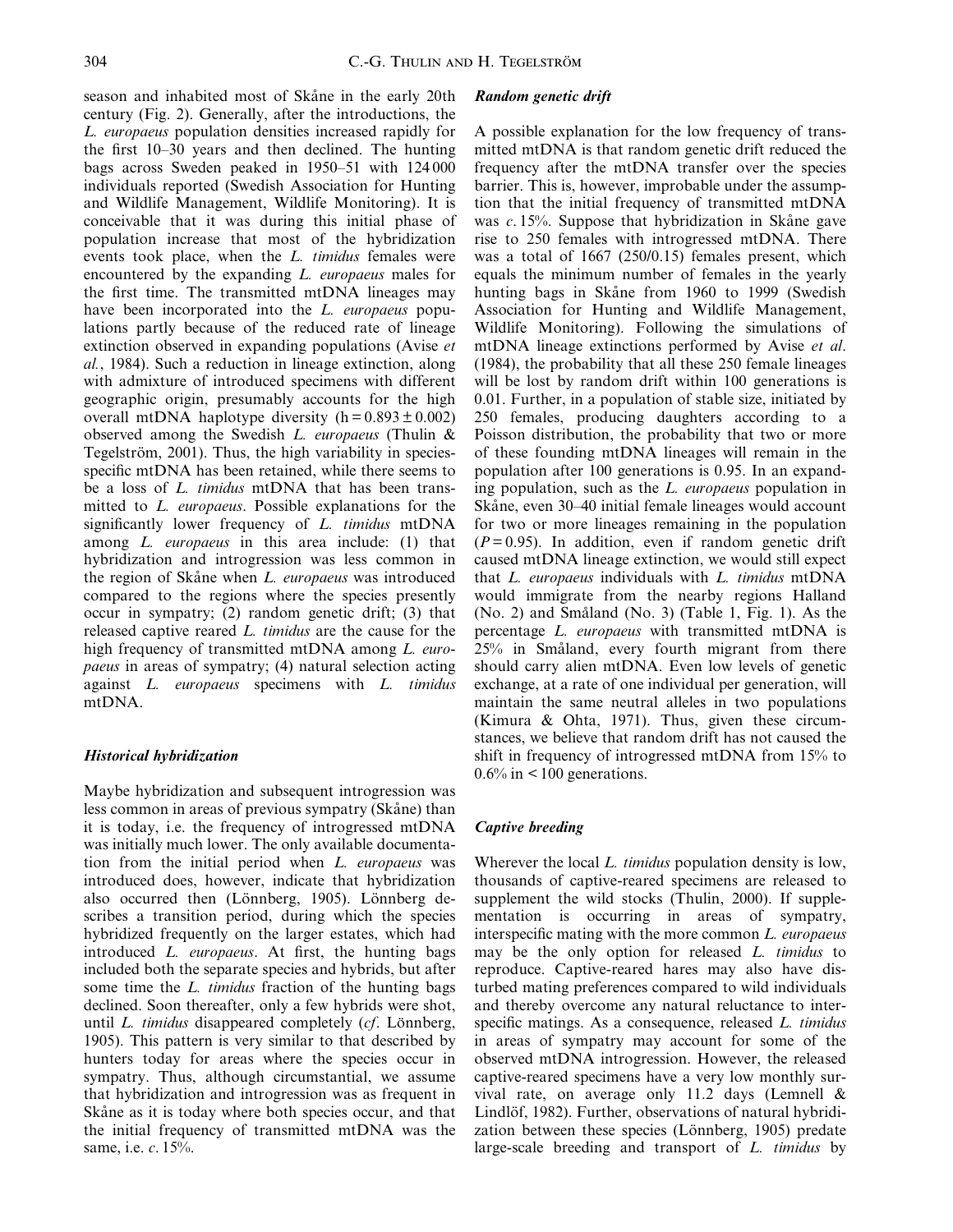$c. 60$  years (cf. Thulin, 2000). Thus, we believe that hybridization between released captive-reared L. timidus and wild L. europaeus may contribute to hybridization and introgression in areas of current sympatry, but would not alone cause the extremely high frequencies of transmitted mtDNA observed.

#### Selection against L. timidus mtDNA

As more than a third of the synonymous nucleotide sites have been altered between the *L. europaeus* and the L. timidus mtDNA cytochrome  $b$  sequences investigated, the synonymous substitution rate has reached saturation (cf. Halanych et al., 1999). Also, in the corresponding amino acid sequence of a 702 base pair stretch of the mtDNA cytochrome  $b$  gene there are two amino acid substitutions. Presumably, there could be enough amino acid substitutions between the mtDNA genomes of the two hare species to alter specific functions and/or characteristics of certain gene-products that co-function with nucleic coded proteins. Most mitochondrial genes encode subunits, that in combination with other subunits coded in the nuclear genome, form functional enzymes, for example in the respiratory chain or in the mitochondrial ribosomes (cf. Moritz, Dowling & Brown, 1987; Avise, 1991).

Several studies have evaluated the specific contribution of selection on mtDNA variants among different strains of Drosophila (Clark & Lyckegaard, 1988; MacRea & Anderson, 1988; Fos et al., 1990; Hutter & Rand, 1995; Kilpatrick & Rand, 1995) and among human hybrid cell lines (Dunbar et al., 1995). MacRea & Anderson (1988) evaluated the relative impact of drift and selection on frequency changes of different mtDNA lineages in experimental populations of Drosophila pseudoobscura. They concluded that mtDNA haplotypes are not always neutral, although the causes of the dramatic changes they observed were not easily explained. Also, Hutter & Rand (1995) performed a reciprocal transfer of alien mtDNA to a novel nuclear background of Drosophila sibling species, and observed significant frequency increases of certain mtDNA lineages. Their results indicate a fitness association between the nuclear genetic background and specific mtDNA lineages. Likewise, Kilpatrick & Rand (1995) concluded that hitchhiking of mtDNA with specific nuclear genes causes shifts of mtDNA variant frequencies in hybrid strains. A mismatch between gene products encoded by L. europaeus nuclear DNA and L. *timidus* mtDNA may cause decreased fitness of an individual with such a genotype, perhaps because of a lowered metabolic ability, which in turn affects growth rate, adult body size and/or other fitness-related characters. Lepus timidus occurs in harsh arctic habitats and uses food resources of lower quality than the average L. europaeus encounters. We suggest that speciesspecific adaptations of  $L$ . *europaeus* and  $L$ . *timidus* causes a differentiation of the metabolism between the species and that mtDNA is an important component that contributes to this metabolic specificity. Fitness differences related to the mtDNA set-up would then be detectable between *L. europaeus* with species-specific and introgressed mtDNA.

#### Acknowledgements

Many thanks to Theresa Jones, whose comments considerably improved this manuscript. We are also grateful to Cecilia Alström-Rapaport, Johan Dannewitz, Eric Rapaport and Fredrik Widemo for valuable comments and discussions, and to Rene van der Wal and one anonymous referee, whose comments improved the manuscript. The research was supported by the Swedish Council for Forestry and Agricultural Research, the Swedish Natural Science Research Council, the Sven and Lilly Lawski Foundation and the Nilsson-Ehle Foundation.

#### **REFERENCES**

- Anderson, E. & Stebbins, G. L. Jr (1954). Hybridization as an evolutionary stimulus. Evolution 8: 378-388.
- Arnold, M. L. (1997). Natural hybridization and evolution. Oxford: Oxford University Press.
- Avise, J. C. (1991). Ten unorthodox perspectives on evolution prompted by comparative population genetic findings on mitochondrial DNA. Annu. Rev. Genet. 25: 45-69.
- Avise, J. C., Neigel, J. E. & Arnold, J. (1984). Demographic influences on mitochondrial DNA lineage survivorship in animal populations. J. Mol. Evol. 20: 99-105.
- Clark, A. G. & Lyckegaard, E. M. S. (1988). Natural selection with nuclear and cytoplasmic transmission. III. Joint analysis of segregation and mtDNA in Drosophila melanogaster. Genetics 118: 471-482.
- Dunbar, D. R., Moonie, P. A., Jacobs, H. T. & Holt, I. J. (1995). Different cellular backgrounds confer a marked advantage to either mutant or wild-type mitochondrial genes. Proc. Natl Acad. Sci. U.S.A. 92: 6562-6566.
- Ebenhard, T. (1988). Introduced birds and mammals and their ecological effects. Swed. Wildl. Res. 4: 5-107.
- Felsenstein, J. (1993). Phylip (Phylogeny Inference Package) version 3.5c. Distributed by the author. Department of Genetics, University of Washington, Seattle.
- Flux, J. E. C. (1970). Life history of the mountain hare (Lepus timidus scoticus) in north-east Scotland. J. Zool. (Lond.) 161: 75±123.
- Fos, M., Domíguez, M. A., Latorre, A. & Moya, A. (1990). Mitochondrial DNA evolution in experimental populations of Drosophila subobscura. Proc. Natl Acad. Sci. U.S.A. 87: 4198±4201.
- Gerell, R. (1977). Skånes däggdjur-resultat från en intervjuundersökning. Skåne Jakt 2: 6-14.
- Grant, P. R. & Grant, B. R. (1997). Hybridization, sexual imprinting and mate choice.  $Am. Nat.$  150: 1-28.
- Gustavsson, I. (1971). Mitotic and meiotic chromosomes of the variable hare (Lepus timidus L.), the common hare (Lepus europeus Pall.) and their hybrids. Hereditas 67: 27-34.
- Gustavsson, I. & Sundt, C. O. (1965). Anwendung von künstlicher befruchtung bei der hybridisierung von zwei hasenarten. Z. Jagdwiss. 11: 155-158.
- Halanych, K. M., Demboski, J. R., van Vuuren, B. J., Klein, D. R. & Cook, J. A. (1999). Cytochrome b phylogeny of North